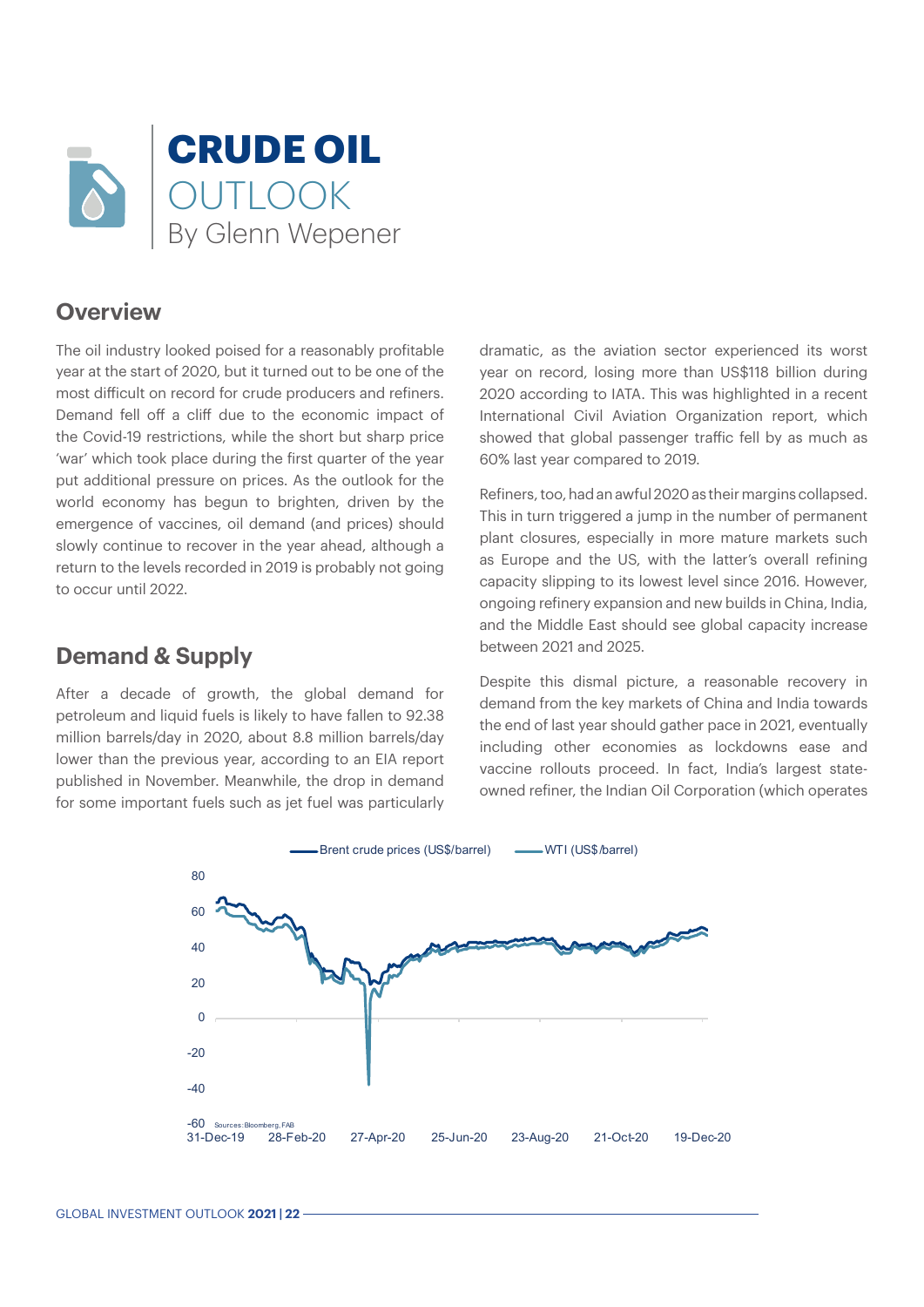

#### Average annual US crude production barrels/day

11 of the country's 23 refineries), was reportedly running its plants at full capacity in November and December as demand for gasoline and diesel reached pre-pandemic levels. The EIA currently anticipates consumption to average 98.2 million barrels/day this year.

On the supply side, the EIA estimates average crude production to have been 94.25 million barrels/day last year, resulting in a marked rise in global inventories. However, this overhang is expected to ease back to its five-year average during the first half of 2021. A renewed OPEC+ output cut accord has been the major driver helping oil prices rebound back above the US\$40/ barrel level, after touching record lows in April last year. Therefore, December's decision by signatories to the accord to only reduce their overall production cut by 500,000 barrels/day (to 7.2 million barrels/day), instead of an earlier planned 1.9 million barrels/day taper in January, was equally important in keeping a floor in place as the world's economy sputters back into life.

#### **US Shale**

Job losses, together with a steep fall in the number of active oil rigs in the US last year, underline some of the pain felt in the sector as the price of WTI nose-dived. A Deloitte report published in October stated that the oil, gas, and chemicals industry in the US shed 107,000 jobs between March and August of 2020, describing this as the

"fastest rate of layoffs in the industry's history".

Meanwhile, in the first week of December there were 338 oil rigs active across the country, a good recovery from the low of 172 in July last year, but still sharply down from the 667 rigs reported to have been operating during the same period in 2019.

In reality this industry was already facing major cash flow issues prior to the outbreak of Covid-19, and despite record output. According to law firm Haynes & Boone, there were more than 500 bankruptcies of North American producers and oilfield service firms reported between January 2015 and October 2020. In fact, things would have probably been a lot worse last year had the US government not provided an estimated US\$10-US\$15 billion in direct and indirect relief to the US conventional energy sector.

This ongoing situation has led to a drop in overall production, and even if crude prices grind higher in 2021/22 as we anticipate, it seems unlikely that US output will return to the record monthly level of 13 million barrels/ day achieved in November 2019 anytime soon, especially considering the ongoing challenges faced by fracking firms. Comments made by various high profile shale industry figures in recent months also appear to support this outlook.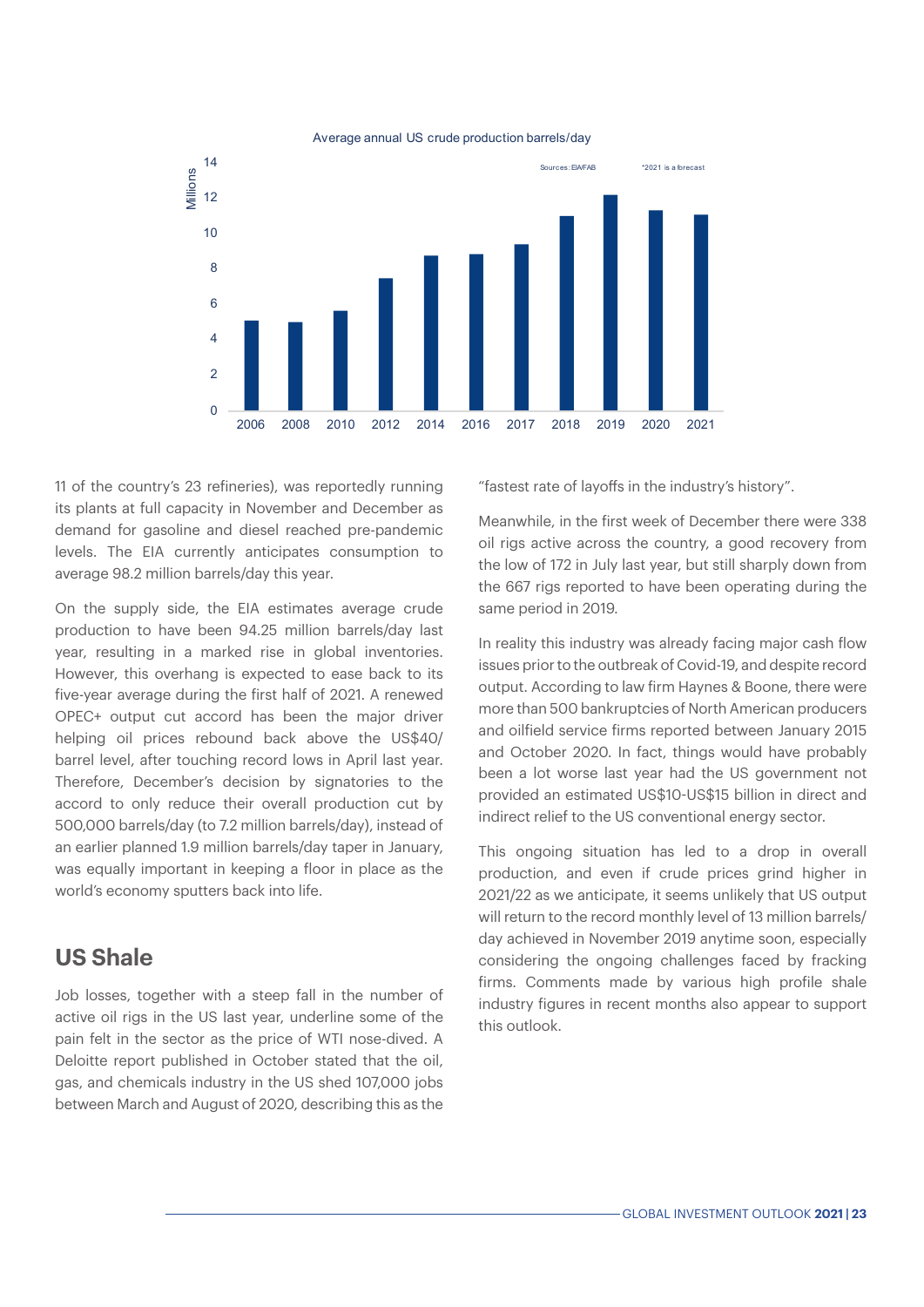For example, the CEO of Pioneer Natural Resources was quoted by Bloomberg as saying, "I see no more growth until 2022, 2023, and it will be very, very light in regard to the U.S. shale industry ever growing again." This view was replicated in an IEEFA report that looked at the large drop in capital expenditure by shale oil and gas firms this year, which in turn led to better financial results in Q320 suggesting that, "Moving forward, US shale companies may continue to restrain capital spending to conserve cash and stave off bankruptcy. But these results reinforce the idea that the oil and gas industry has pulled back from investing in its future and instead has settled for managing its own decline."

Meanwhile, with regard to the much-debated 'fierce competition' between US producers and their OPEC counterparts, it was interesting to read the blunt comments made recently on this very topic by Bill Thomas, CEO of the largest independent shale oil producer in the US (EOG Resources), who was quoted by Bloomberg as saying, "In the future, certainly we believe OPEC will be the swing producer, really, totally in control of oil prices. We don't want to put OPEC in a situation where they feel threatened, like we're taking market share while they're propping up oil prices."

## **Biden's 'Green New Deal'**

President-elect Biden's proposed plans to combat climate change and transition away from fossil fuels have raised the question of whether new environmental restrictions will put even more pressure on the US oil and gas sector. Our view is that, while the Biden administration will probably implement tighter controls over emissions and the issuance of drilling licenses on federal land, as well as block the construction of some new pipelines, it is for various reasons unlikely to introduce any severe measures.

Firstly, the Democrats have a slimmer majority in the House than they had prior to the 2020 election, and they recognize that key blue states like Pennsylvania and New Mexico, which helped put Biden in the White House, rely heavily on the oil industry for both jobs and tax revenues. They will therefore have to tread carefully when considering any possible draft bills that would significantly penalize the sector.

It is worth bearing in mind, too, that Biden's first orders of business will be to ensure the vaccination program is rolled out quickly and efficiently, and to concentrate on getting the US economy back on its feet. A reasonably quick economic recovery should in turn boost crude prices and provide some relief to the US oil industry, which is currently more concerned with consolidation and cash flows than any renewed 'green energy' drive. Finally, it is very possible that considering his age, Biden may choose to be a one-term President, and four years is nowhere near enough time for any administration to transform a 120 year industry in a significant manner.